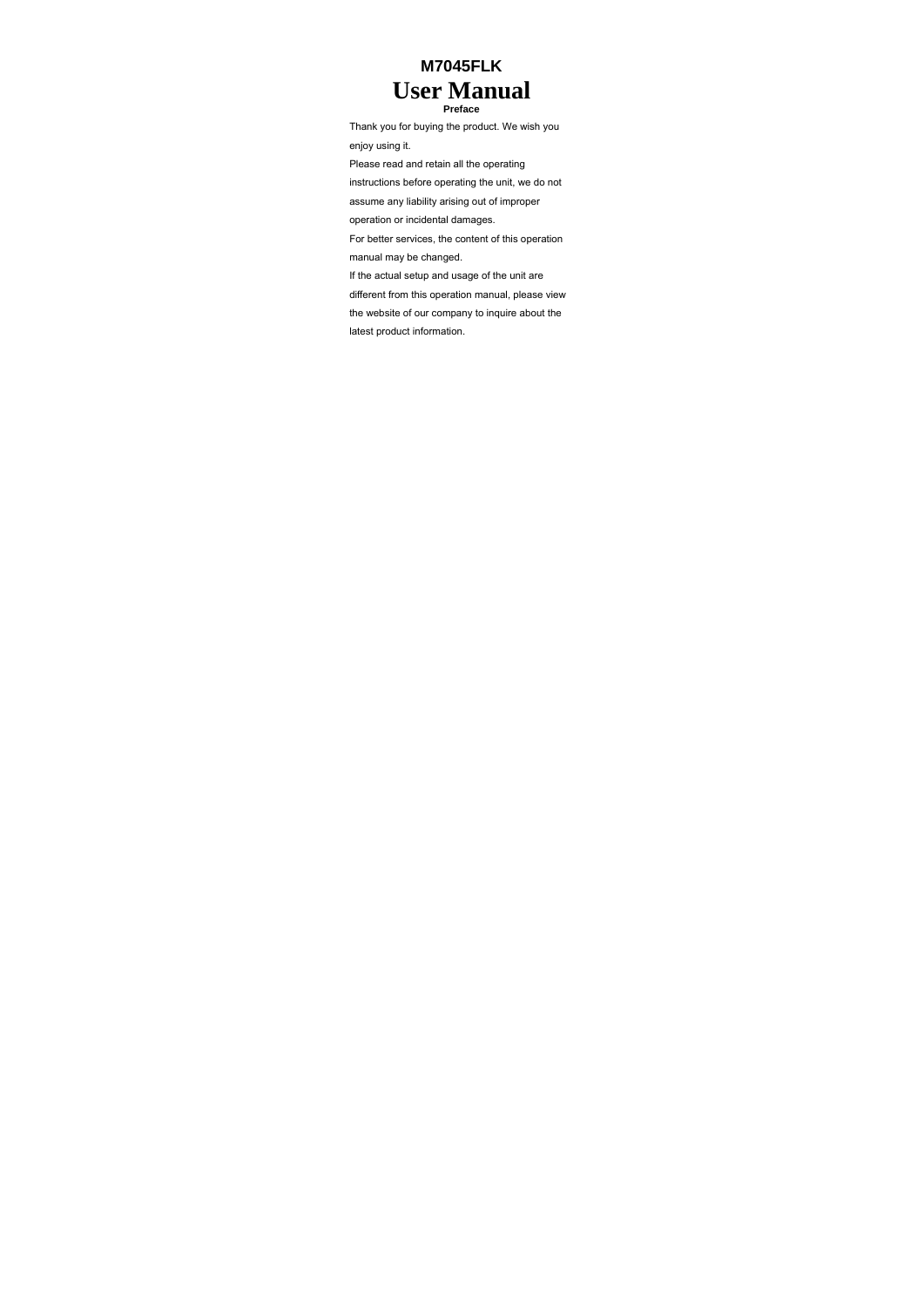**Do not allow water or foreign objects to enter the unit. I. Note:** 

- 1. Avoid the unit being dropped. Avoid the display been shake seriously, or the display will be damaged or unusual.
- 2. Do not use metal object to touch the device to
- prevent it from short circuit.<br>
3. Please backup your data in case your<br>
important data is lost, especially before you<br>
upgrade the firmware. The company will not<br>
take charge in any loss that caused by lost of data.
- 4. Do not disassemble. Do not wipe the surface of the unit by alcohol, thinner or benzene. 5. Do not disconnect the unit while it is formatting
- or uploading/downloading, or the procedures
- may lead to errors 6. We do not take responsibility to the flash damage caused by product broken, repair or other reasons. Please operate strictly as per the user guide.
- 
- 7. Avoid water or foreign objects enter the unit. 8. Do not use the unit in places that are extremely hot, cold, dusty, or humid.
- 9. Avoid the unit being dropped. Avoid the display been shake seriously, or the display will be damaged or unusual.
- 10. Specifications are subject to change and improvement without notice
- 11. Use our specified charger 5V 1.5A to charge your tablet.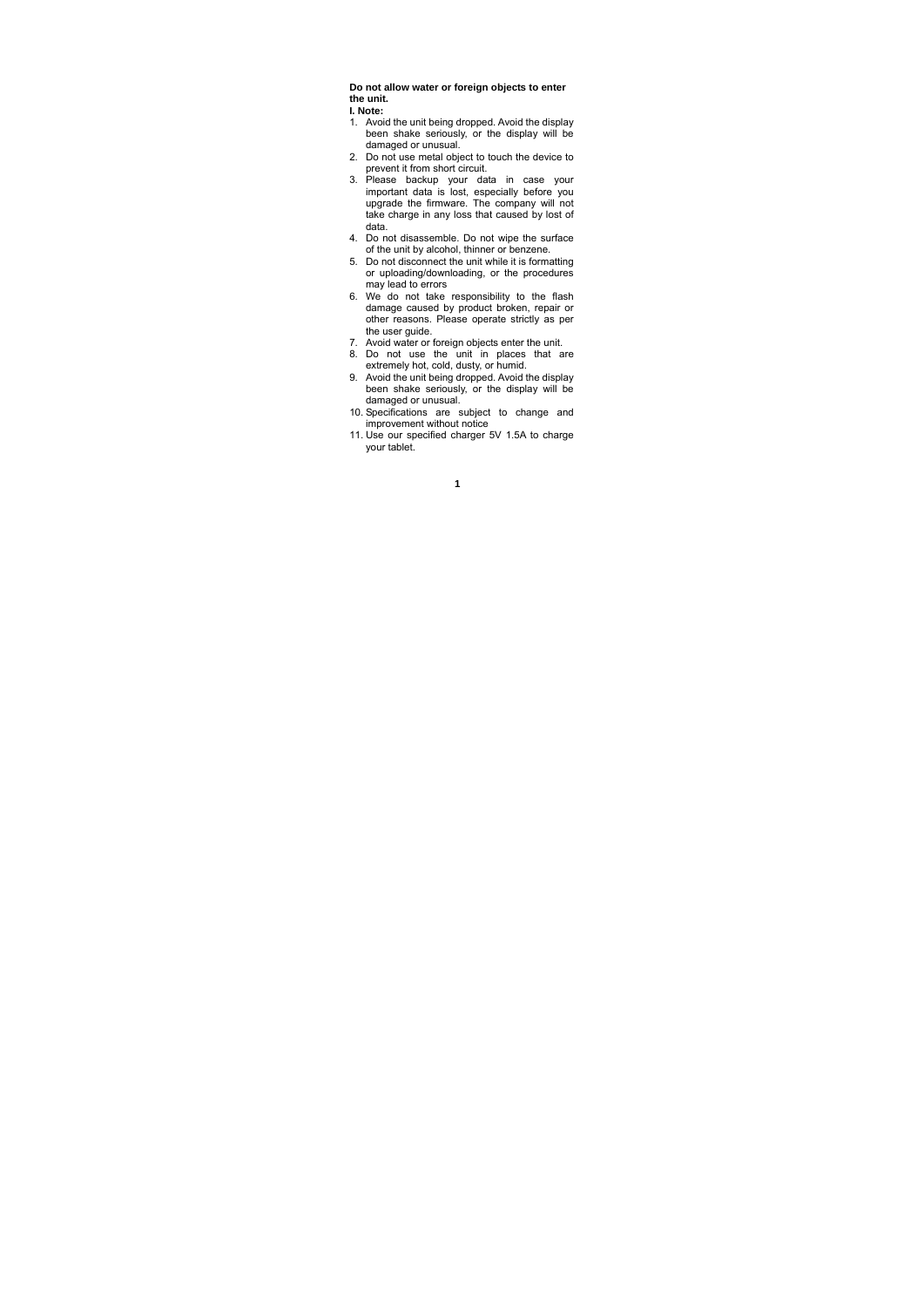**II. Operation Instruction 1. Basic Operation 1.1. SIM card installed**  Power off and open the bottom case, insert the SIM card into the SIM card slot in the direction indicated by and Installation Bottom. **1.2. Power on/Power off**  Power on: Press and hold the power switch for 5 seconds; the unit displays the start-up logo and enters the working mode. Power off: Press and hold the power switch for 3 seconds to turn the unit off. Sleep:<br>While the device is at working status, press the<br>While the device is at working status, press the<br>power switch, it enters the sleeping mode, and the<br>screen will be off then. Press the power switch<br>this function when **Note: To improve the longevity of the battery, you may charge for another 30 minutes after it prompts the battery is full. 1.4. Main menu** 

Click the **interface** icon in the main interface, the main menu is appeared. It including the system setting,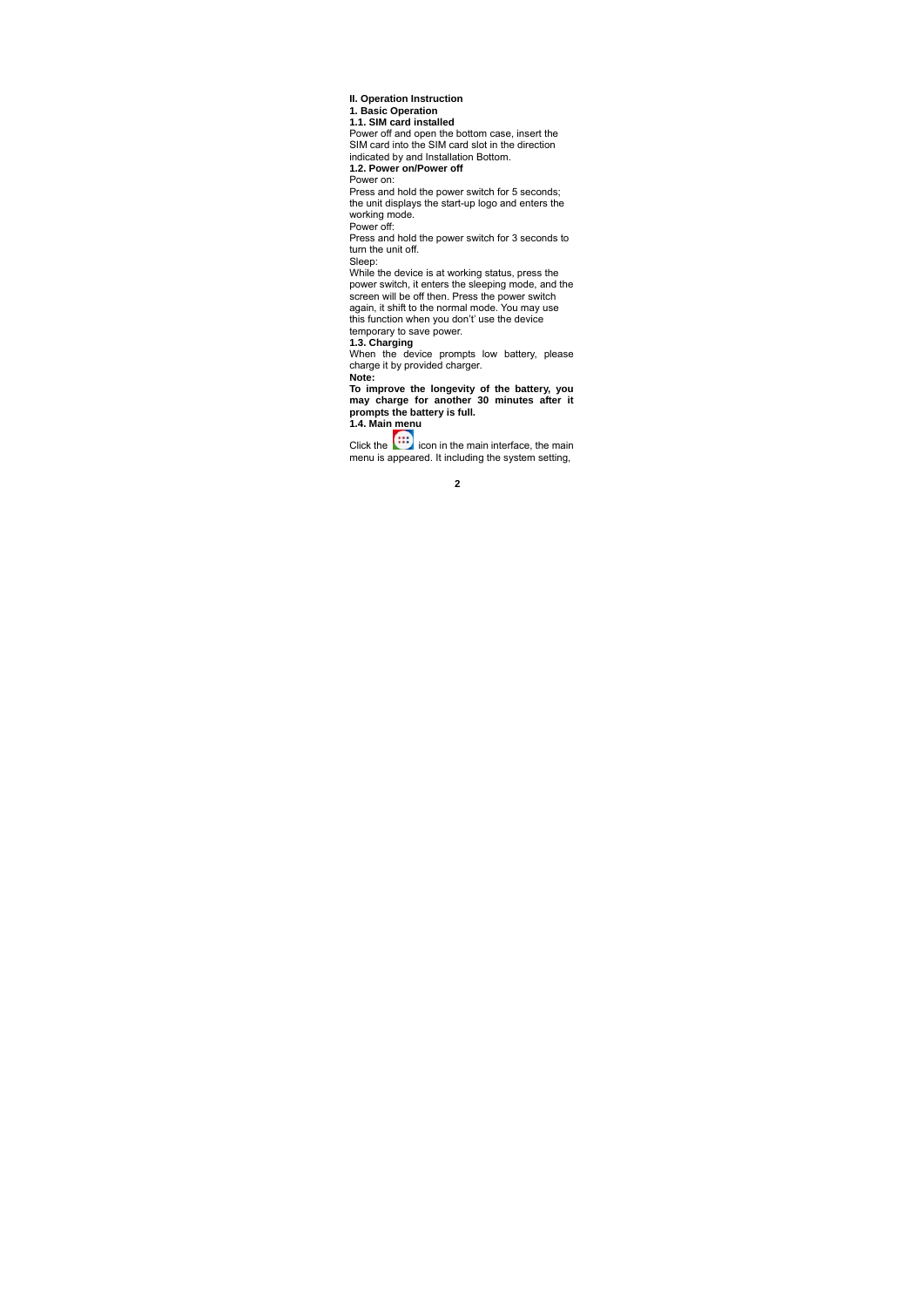music playback, video playback, web browser and other applications you installed in the main menu.

**2. Settings** 

| ö<br><b>Settings</b> |                 |         | 45<br>Q                  |  |  |
|----------------------|-----------------|---------|--------------------------|--|--|
|                      | SIM cards       | $\circ$ | Data usage               |  |  |
|                      | More            |         |                          |  |  |
| Device               |                 |         |                          |  |  |
| ۰                    | Display         |         | Sound & notification     |  |  |
|                      | Storage         |         | Battery                  |  |  |
|                      | Apps            |         |                          |  |  |
| Personal             |                 |         |                          |  |  |
| ۰                    | Location        | n       | Security                 |  |  |
|                      | Accounts        | в       | Language & input         |  |  |
| ۵                    | Backup & reset  |         |                          |  |  |
| System               |                 |         |                          |  |  |
| ⊙                    | Date & time     | Ø.      | Scheduled power on & off |  |  |
|                      | * Accessibility | ⊙.      | About tablet             |  |  |
|                      | ₫               | $\circ$ | $\Box$                   |  |  |

Click " **" in** the main interface to enter the<br>setting interface. Click the corresponding setting<br>items to operate.

| ×<br>I |
|--------|
|        |
| I      |
| ×      |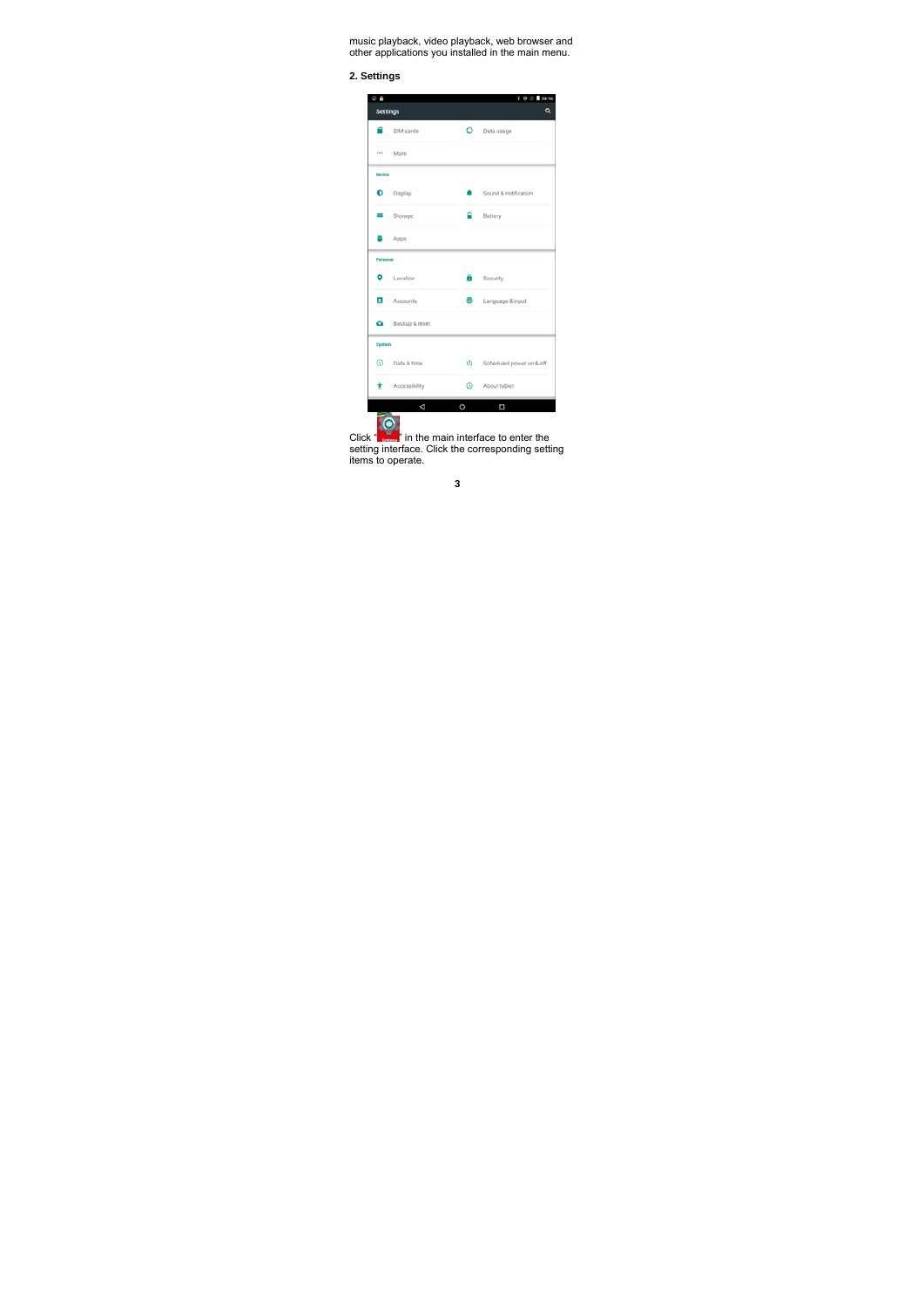### **2.1**.**Date and Time Setting**

| Date & time                                                                                                                                               |  |
|-----------------------------------------------------------------------------------------------------------------------------------------------------------|--|
| matter shalls & bone<br>attracted garments from                                                                                                           |  |
| <b><i><u>Informatic firms</u></i></b> score                                                                                                               |  |
| <b>Side Gallery</b><br><b>Service State</b>                                                                                                               |  |
| <b>San Source</b>                                                                                                                                         |  |
| and the first product of                                                                                                                                  |  |
| Jak 3 & August Transmiss                                                                                                                                  |  |
| d<br>$\circ$<br>Ω                                                                                                                                         |  |
| Click "Date & Time" in the setting interface to set<br>the date and time. You may set the date, time<br>zone time time format and date format etc. in the |  |

zone, time, time format and date format etc. in the menu.

|                                                                 | ۵ |
|-----------------------------------------------------------------|---|
|                                                                 |   |
| Personalist<br>Philippine<br>Totach                             |   |
|                                                                 |   |
| <b>Angelmas land</b>                                            |   |
| Slag<br>she i renom si rachio                                   |   |
| Fort size                                                       |   |
| When device is ratable!<br>Roberta the paintents of the govern- |   |
| <b>Dismose California</b>                                       |   |

**2.2. Brightness**  Select "Display" in the setting interface. Click "Brightness level" to enter, and slide the bar to adjust the brightness.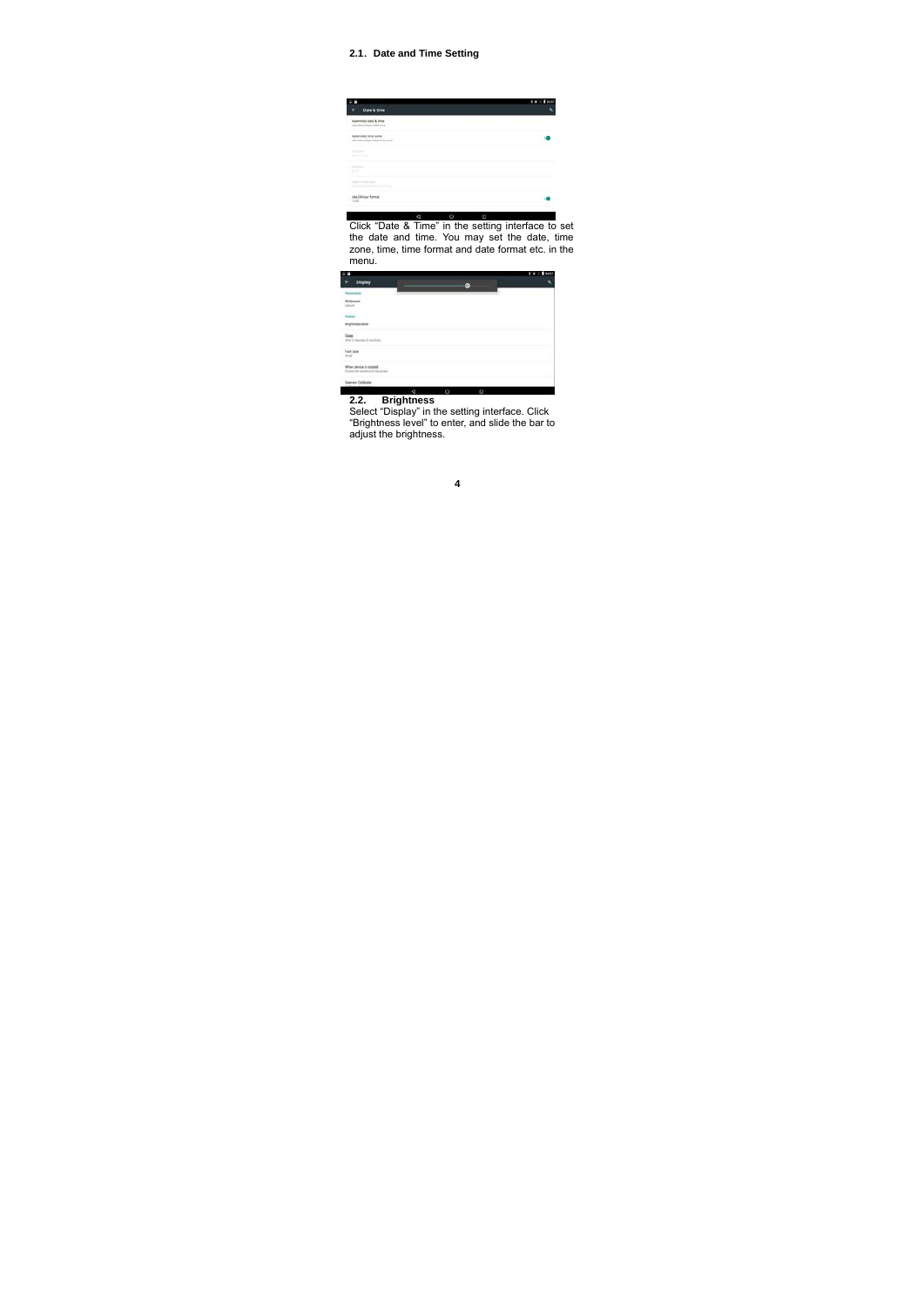**3. Wi-Fi connection**<br>
Click "Settings" in the main interface and click<br>
"Wireless & network" to enter the wireless and<br>
network setting interface. Click Wi-Fi to turn on the<br>
WIFI. Click Wi-Fi setting to set and manage wireless access.

|                        |   |   |   | 04.57  |
|------------------------|---|---|---|--------|
| <b>Wi-Fi</b><br>20,000 |   |   |   | ŧ<br>۰ |
| On                     |   |   |   |        |
|                        |   |   |   |        |
| - - - -<br>just last   |   |   |   |        |
| jнā                    |   |   |   |        |
|                        |   |   |   |        |
| m                      |   |   |   |        |
| carboy                 |   |   |   |        |
| whyedgreves.           |   |   |   |        |
|                        | d | Ö | O |        |

Click "Network Notification", it lists the open network it searched. Click the name of the network; it pops up the setting window. You may connect it to WIFI according to the prompts. You need to input the user name and password if networks are encrypted.

4. Bluetooth<br>Turn on the Bluetooth,Click Bluetooth setting to set and manage Bluetooth Devices access. Click<br>"SEARCH FOR DEVICES", it lists the open<br>devices. Click the name of the devices and it pops<br>up the setting window. Choosing the device,<br>pairing it, then you can transfer pictur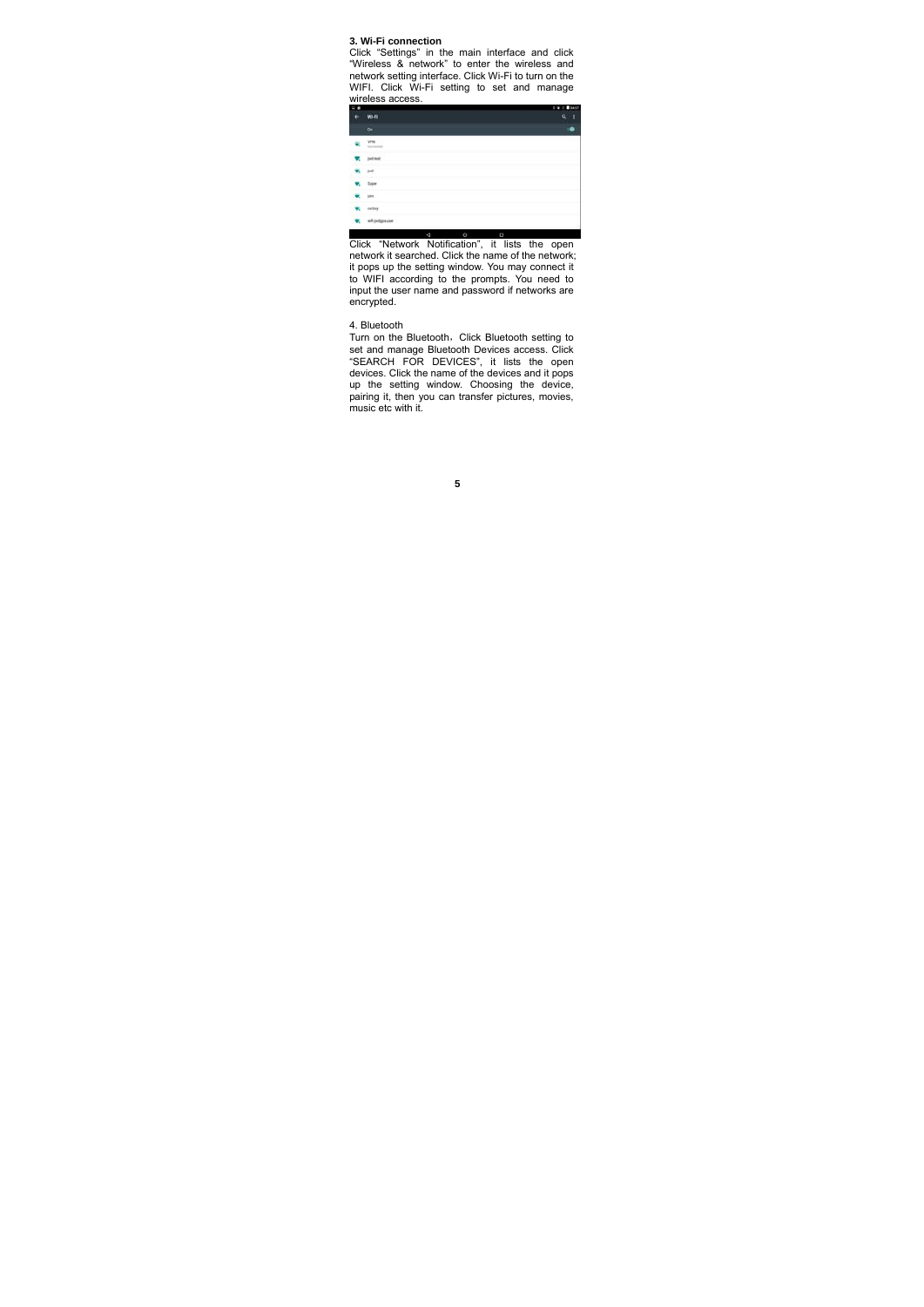

## **5. Install, Uninstall and Run applications**

**5.1 Install**<br>There are many ways to install applications under<br>Android, such as via USB, by third party program.<br>We introduce installation by Apps Installer here.<br>Click the "File Manager" in the main interface.<br>Select the

application installation interface. Click "Install" to install the application automatically. After installation, it prompts "Open" and "Finish". Click "Open" to open the application. Click "Finish" to exit.

### **5.2 Uninstall**

You may use the corresponding third party software management tool or the installed application management software of the device to

install applications. Select "Setting/Apps" to select the installed applications and check the attribute of it or uninstall it.

### **6. Connect to internet**

**6.1.** After connecting with WIFI, open the browser and input the web address, you can browse the web then.

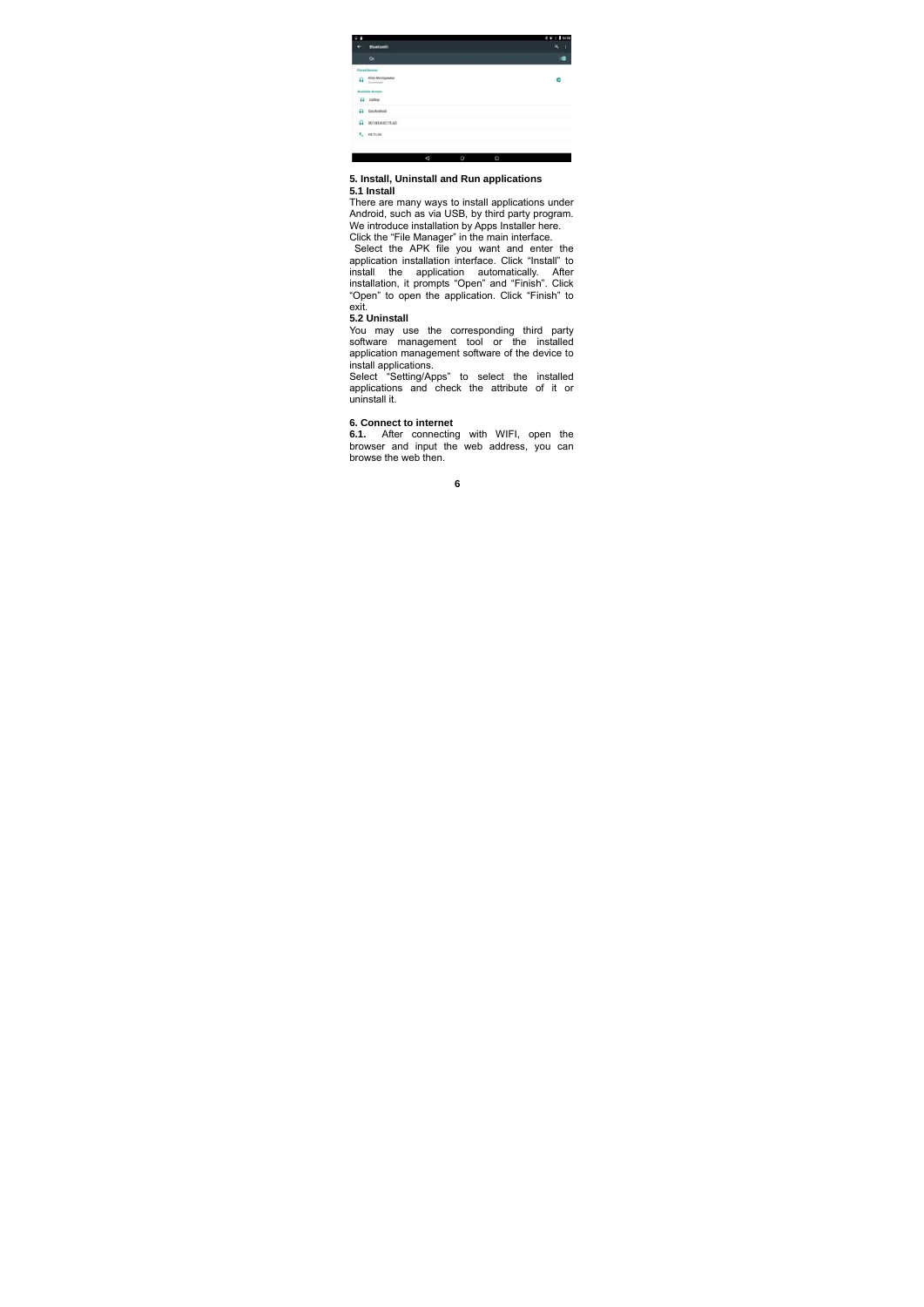**6.2.** Click the **come interpollant of the conter** the bookmark to view the browse history. Click the web page you want to open it. To save the web page into bookmark, you may

click  $\overline{\mathcal{M}}$  to enter and click "add" to save it.

## **7. Audio and video playback**

**7.1. Audio playback**<br>Click the "Music" in the main menu to enter the<br>audio playback interface. It lists the audio files in<br>the device, and you may click the file name to play<br>it. in the audio playing interface, click the



**7.2. Video Playback**<br>Click the "Gallery" in the main menu to enter the<br>video playback interface. It lists the video files in the device, and you may click the file name to play it. in the video playing interface, touch the screen to pop-up the operation icons and click the icons to play/pause/ increase volume/ decrease volume/ skip to next file/skip to previous file….

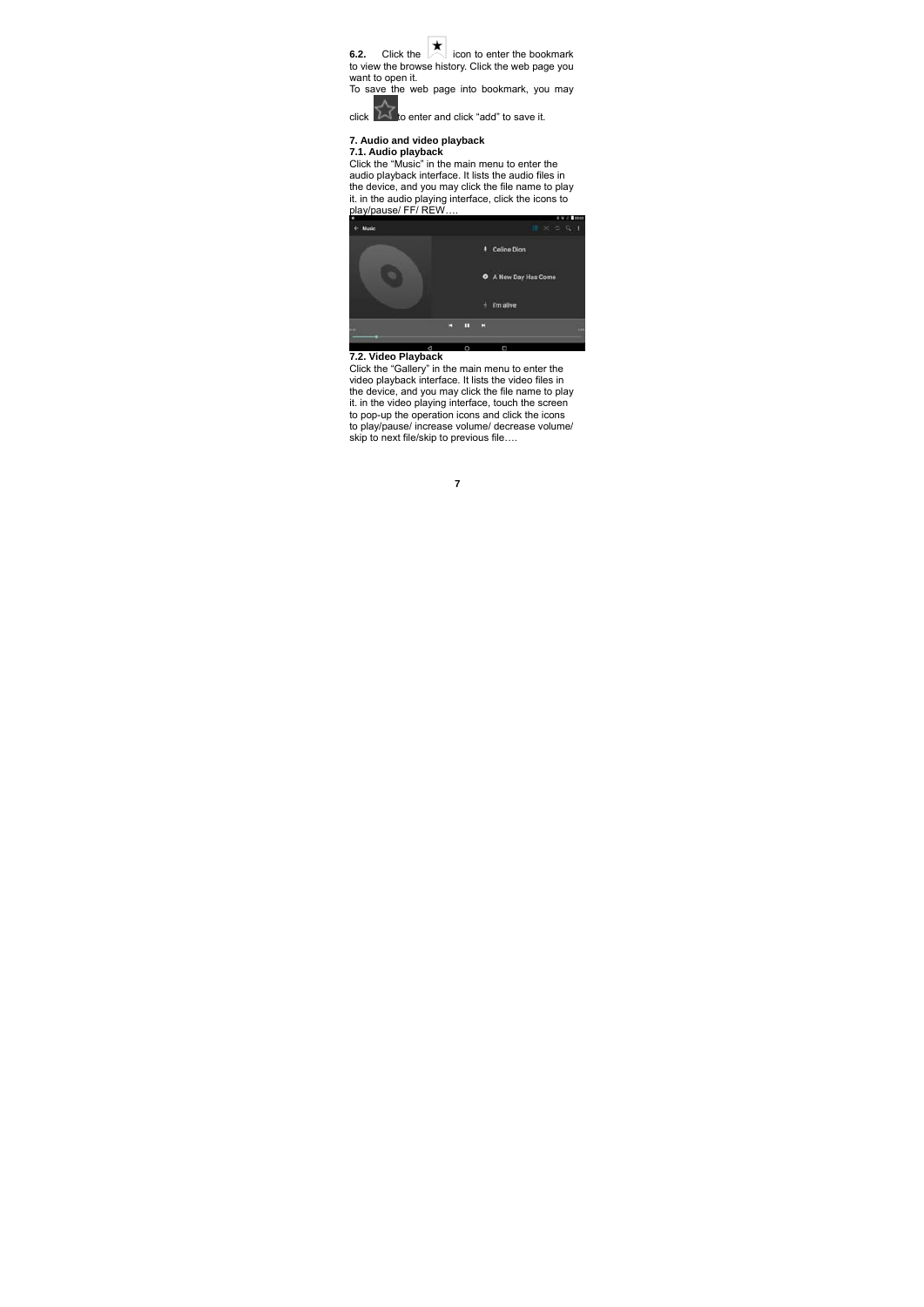

**8. Picture viewing**<br>Click "Gallery" in the main menu to enter the<br>picture folder list. Selecting and clicking the folder<br>you want to enter, it displays then clicks the<br>thumbnail of the picture to view it.<br>Touch the screen

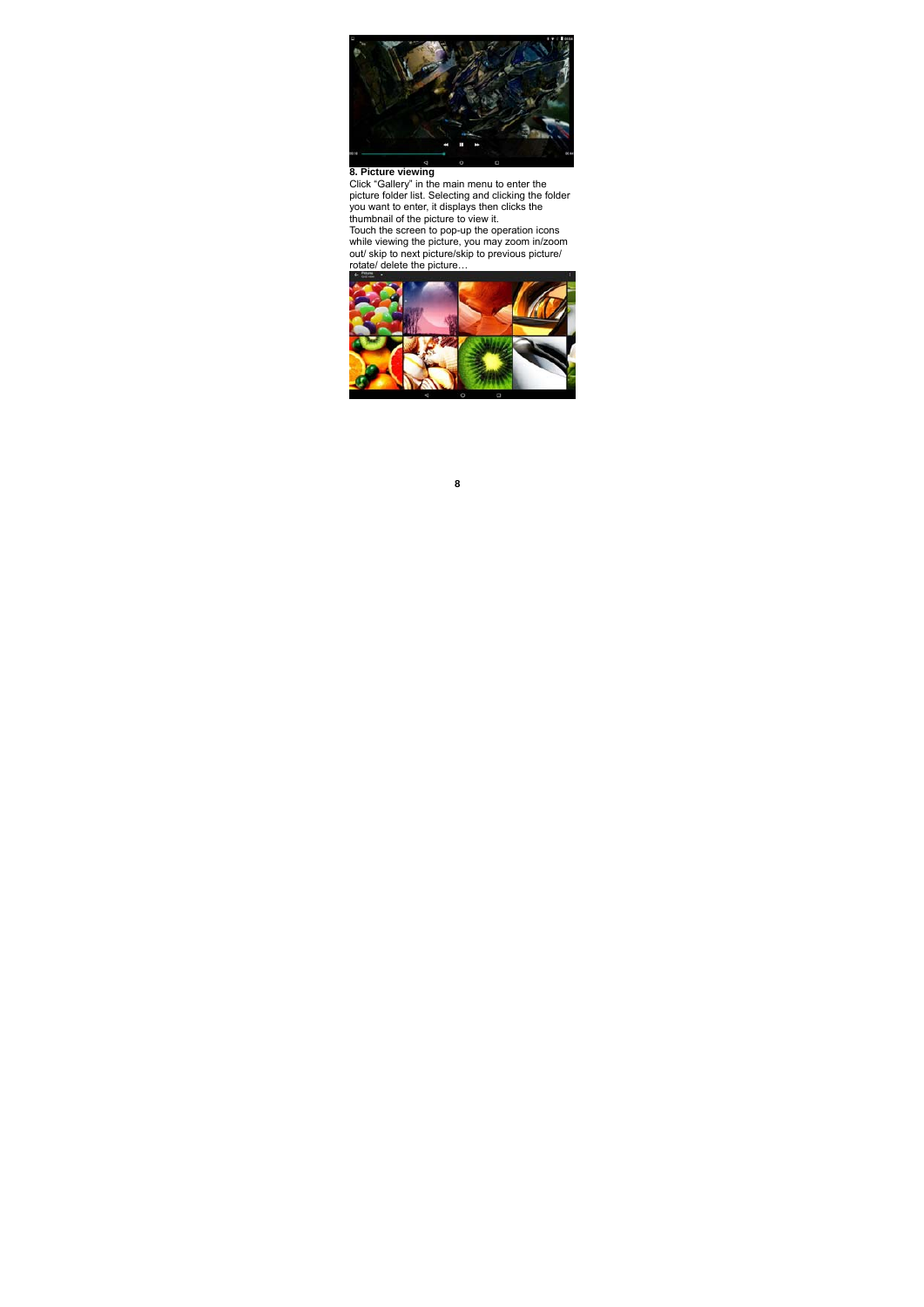**III. Troubleshooting 1. What if the device is abnormal during operation?** 

Answer: 1). Reboot the device to see if it works OK.

 2). Charge the device by the charger to activate the battery. Make sure it has power before you operate it.

3). It is suggested to upgrade the OS of the device by professional. **2. Why the standby time is so short sometimes?** 

Answer: the use time of the battery is all depend on the temperature and use instance. If the temperature is too high or too low, the use time of the battery might be effected. It is suggest using the device in normal temperature.

The using time is also affected by increased volume and frequently operation.

**Note: The pictures list in the manual are for reference** 

**only! The design and the specification of the unit are subject to change without notice.**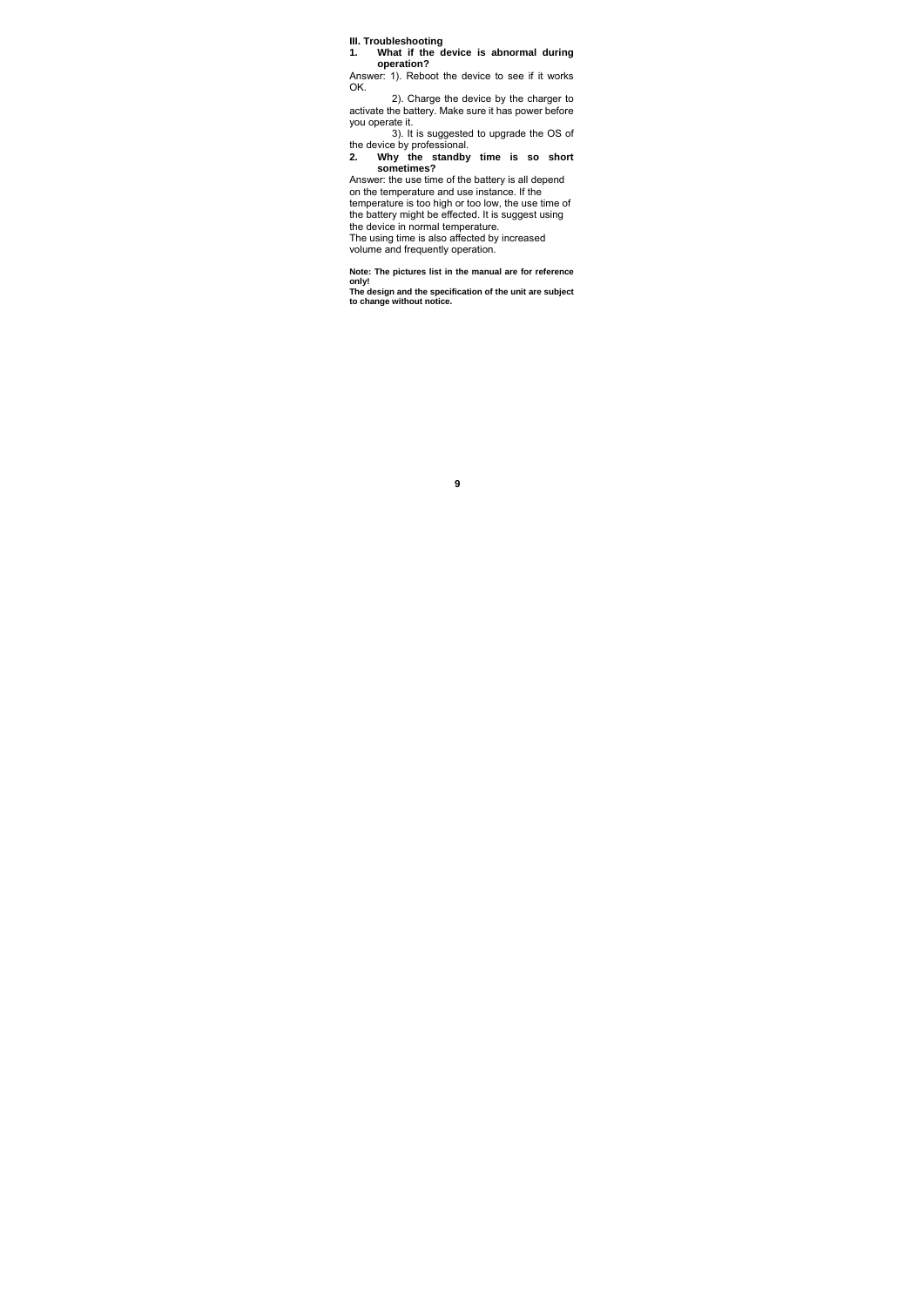This Digital Photo Frame meets the government's requirements for exposure to radio waves. This phone is designed and manufactured not to exceed the emission limits for exposure to radio frequency (RF) energy set by the Federal Communications Commission of the U.S. Government. The exposure standard for Digital Photo Frame employs a unit of measurement known as the Specific Absorption Rate, or SAR. The SAR limit set by the FCC is 1.6W/kg. \*Tests for SAR are conducted using standard operating positions accepted by the FCC with the phone transmitting at its highest certified power level in all tested frequency bands. Although the SAR is determined at the highest certified power level, the actual SAR level of the phone while operating can be well below the maximum value. This is because the phone is designed to operate at multiple power

**<sup>10</sup>**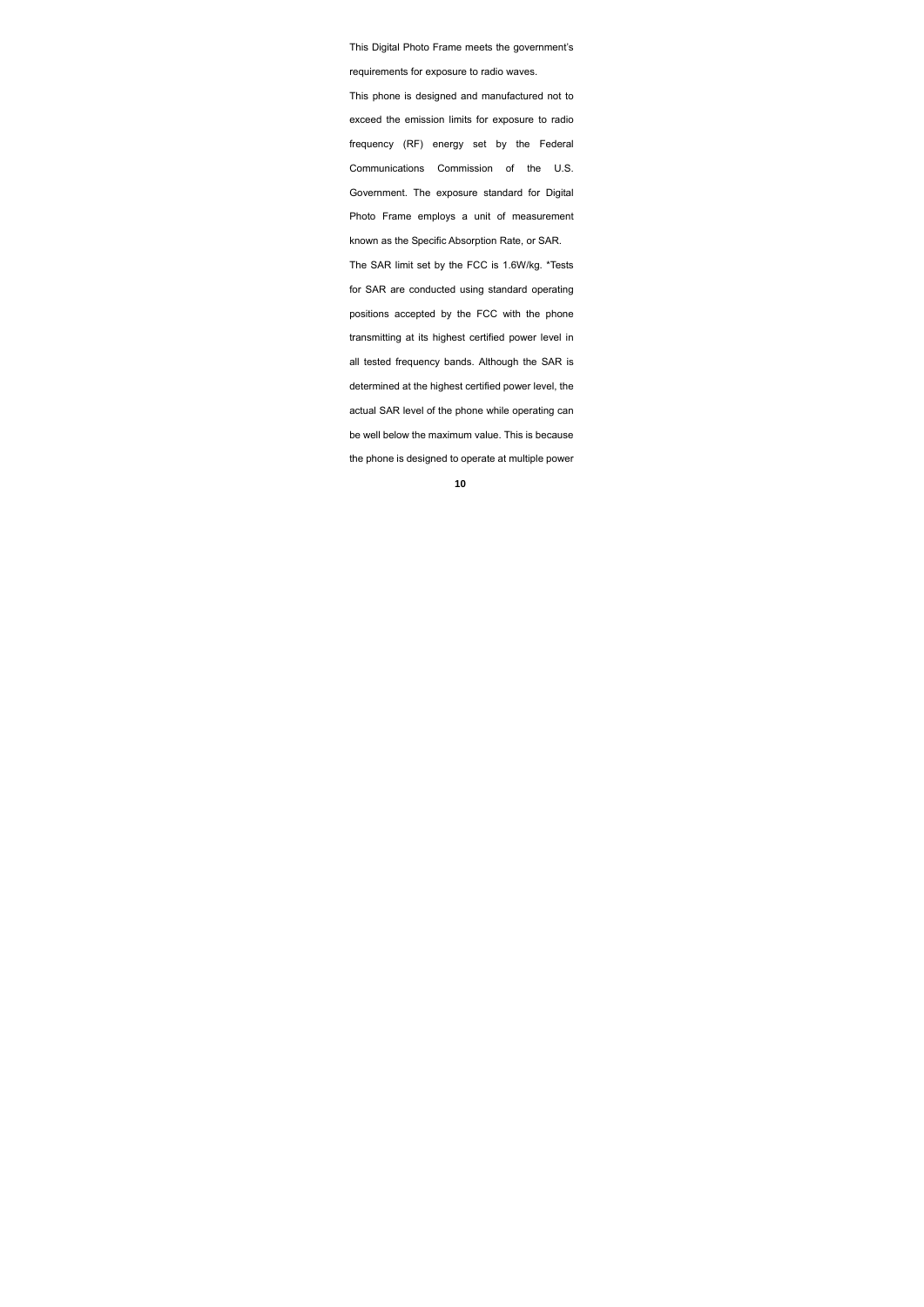levels so as to use only the poser required to

reach the network. In general, the closer you are

to a wireless base station antenna,

the lower the power output.

The highest SAR (1g) values for the Digital Photo

Frame as reported to the FCC when tested for use

at the head and on the body are:

Body: 1.473W/kg

(Measurements differ among phone models, depending upon available accessories and FCC requirements.)

While there may be differences between the SAR levels of various phones and at various positions, they all meet the government requirement.

The FCC has granted an Equipment Authorization for this model phone with all reported SAR levels evaluated as in compliance with the FCC RF exposure guidelines. SAR information on this

**<sup>11</sup>**